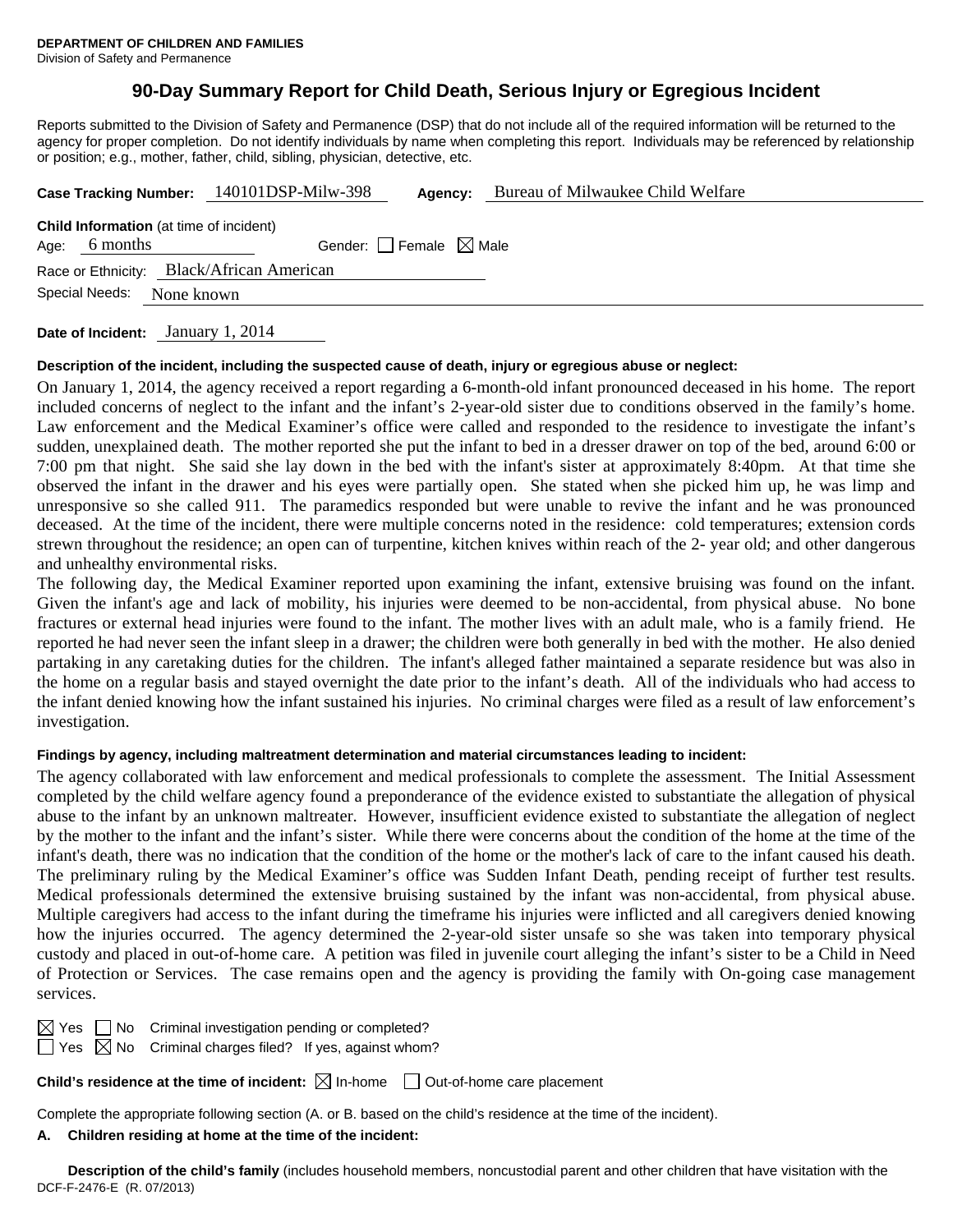child and / or in the child's family home):

 At the time of the incident, the infant lived with his mother, his (alleged) 2-year-old sister, and an adult male friend of the infant's alleged father. The alleged father lived in a separate residence but was in the home on a regular basis.

■ Yes **No** Statement of Services: Were services under ch. 48 or ch. 938 being provided to the child, any member of the child's family or alleged maltreater at the time of the incident, including any referrals received by the agency or reports being investigated at time of incident?

**If "Yes", briefly describe the type of services, date(s) of last contact between agency and recipient(s) of those services, and the person(s) receiving those services:** 

N/A.

**Summary of all involvement in services as adults under ch. 48 or ch. 938 by child's parents or alleged maltreater in the previous five years:** (Does not include the current incident.) N/A.

**Summary of actions taken by the agency under ch. 48, including any investigation of a report or referrals to services involving the child, any member of the child's family living in this household and the child's parents and alleged maltreater.** (Does not include the current incident.)

(Note: Screened out reports listed in this section may include only the date of the report, screening decision, and if a referral to services occurred at Access. Reports that do not constitute a reasonable suspicion of maltreatment or a reason to believe that the child is threatened with harm are not required to be screened in for an initial assessment, and no further action is required by the agency.)

On 7/23/2013, the agency screened out a CPS Report.

### **Summary of any investigation involving the child, any member of the child's family and alleged maltreater conducted under ch. 48 or ch. 938 and any services provided to the child and child's family since the date of the incident:**

The agency collaborated with law enforcement and medical professionals to complete the assessment. The Initial Assessment completed by the child welfare agency found a preponderance of the evidence existed to substantiate the allegation of physical abuse to the infant by an unknown maltreater. However, insufficient evidence existed to substantiate the allegation of neglect by the mother to the infant and the infant's sister. While there were concerns about the condition of the home at the time of the infant's death, there was no indication these conditions or any lack of care by the mother contributed to or caused the infant's death. The preliminary ruling by the Medical Examiner's office was Sudden Infant Death, pending receipt of further test results. Medical professionals determined the extensive bruising sustained by the infant was non-accidental, from physical abuse. Multiple caregivers had access to the infant during the timeframe his injuries were inflicted and all caregivers denied knowing how the injuries occurred. The agency determined the 2-year-old sister unsafe so she was taken into Temporary Physical Custody and placed in out-of-home care. A petition was filed in juvenile court alleging the infant's sister to be a Child in Need of Protection or Services. The case remains open and the agency is providing the family with On-going case management services.

### **B. Children residing in out-of-home care (OHC) placement at time of incident:**

# **Description of the OHC placement and basis for decision to place child there:**

N/A.

## **Description of all other persons residing in the OHC placement home:**

N/A.

**Licensing history:** Including type of license, duration of license, summary of any violations by licensee or an employee of licensee that constitutes a substantial failure to protect and promote the welfare of the child. N/A.

|             | Summary of any actions taken by agency in response to the incident: (Check all that apply.) |                                                   |
|-------------|---------------------------------------------------------------------------------------------|---------------------------------------------------|
|             | Screening of Access report                                                                  | Attempted or successful reunification             |
| MMOMMM      | Protective plan implemented                                                                 | Referral to services                              |
|             | Initial assessment conducted                                                                | <b>Transportation assistance</b>                  |
|             | Safety plan implemented                                                                     | Collaboration with law enforcement                |
|             | Temporary physical custody of child                                                         | Collaboration with medical professionals          |
|             | Petitioned for court order / CHIPS (child in need of                                        | Supervised visitation                             |
|             | protection or services)                                                                     | Case remains open for services                    |
|             | Placement into foster home                                                                  | Case closed by agency                             |
|             | <b>Placement with relatives</b>                                                             | Initiated efforts to address or enhance community |
| $\boxtimes$ | Ongoing Services case management                                                            | collaboration on CA/N cases                       |